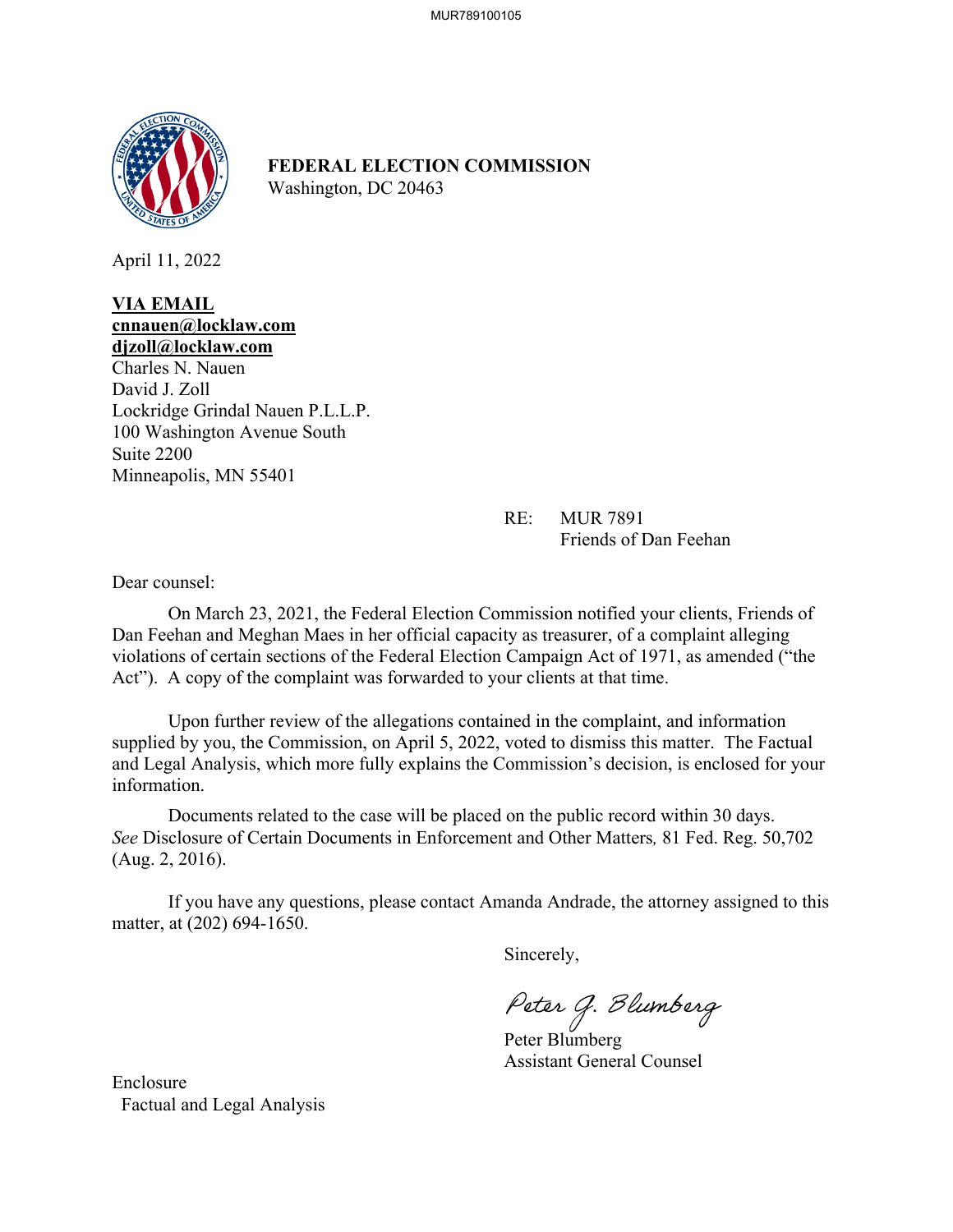# 1 **FEDERAL ELECTION COMMISSION** 2 3 **FACTUAL AND LEGAL ANALYSIS** 4  $\frac{5}{6}$ RESPONDENT: Friends of Dan Feehan and Meghan MUR: 7891 7 Maes in her official capacity as treasurer 8 Leadership for Educational Equity 9 National Lead for America, Inc. 10 11 **I. INTRODUCTION** 12 The Complaint in this matter alleges that Friends of Dan Feehan and Meghan Maes in her 13 official capacity as treasurer (the "Committee") and two non-profit corporations, National Lead 14 for America ("NLA") and Leadership for Educational Equity ("LEE"), violated the Federal 15 Election Campaign Act of 1971, as amended (the "Act") when the corporations apparently paid 16 three individuals to work on behalf of the Committee. The Responses broadly deny violating the 17 Act, with NLA claiming that it never paid anyone to work on behalf of the Committee and LEE 18 arguing that it only paid a small stipend that should be exempt from the definition of a 19 contribution. 20 The available information indicates that although one of the named individuals was a 21 fellow for NLA, NLA did not pay her for work on the Feehan campaign. Rather, she was 22 compensated by the Minnesota Democratic-Farmer-Labor Party ("MDFLP") for such work. The 23 Commission therefore finds no reason to believe that NLA violated 52 U.S.C. § 30118(a) by 24 making a prohibited corporate contribution to the Committee. The other two individuals appear 25 to have been paid modest stipends by LEE in connection with their work with the Committee. 26 Although there is insufficient information in the record to determine whether these stipends 27 violated the Act, considering the available information and the small amount at issue, further 28 investigation would not be a prudent use of Commission resources. The Commission therefore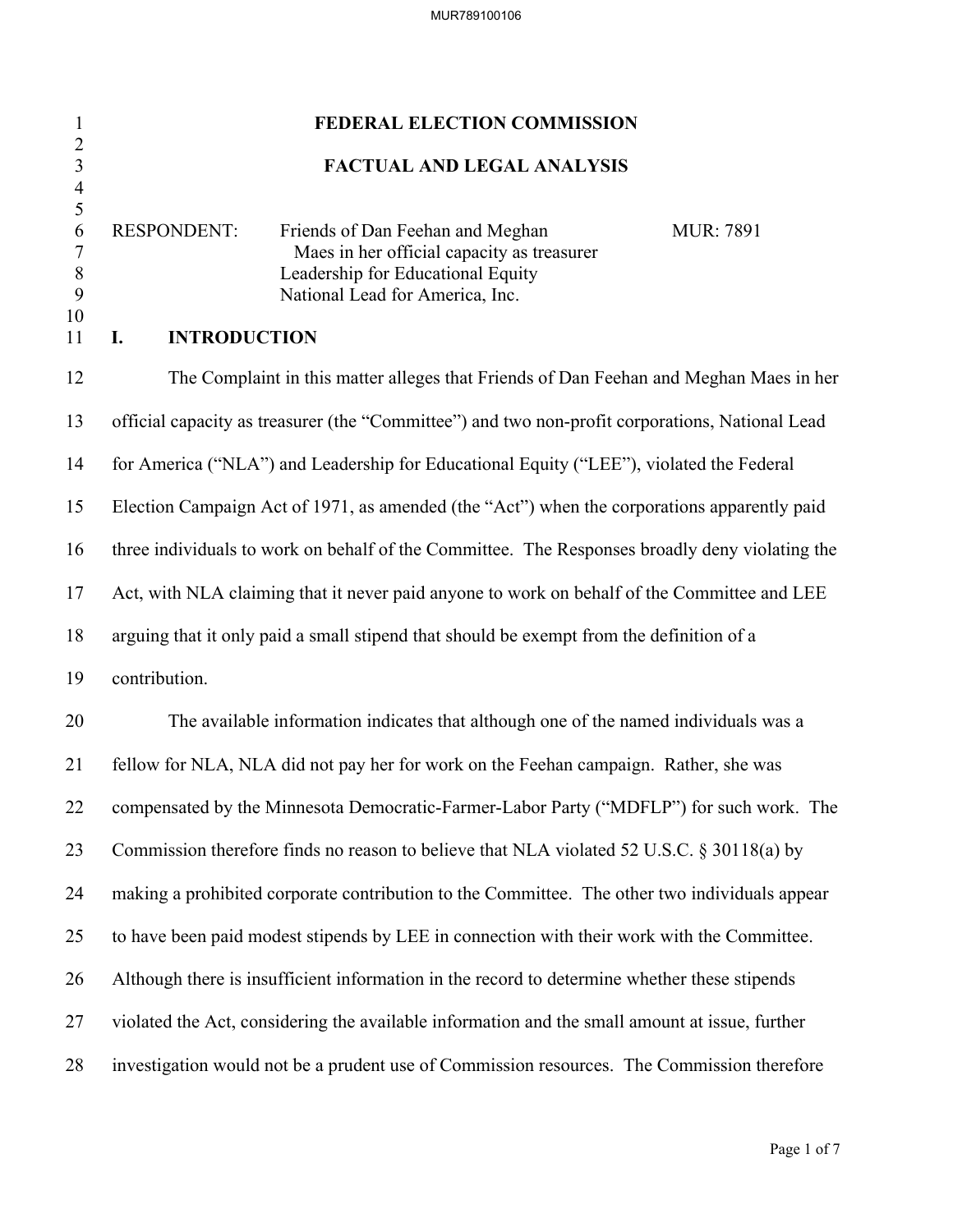1 dismisses the allegation that Leadership for Educational Equity violated 52 U.S.C. § 30118(a) by 2 making a prohibited corporate contribution.<sup>[1](#page-2-0)</sup> For the same reason, the Commission dismisses the 3 allegation that the Committee violated 52 U.S.C. § 30118(a) by accepting or receiving a 4 prohibited corporate contribution.<sup>[2](#page-2-1)</sup>

## 5 **II. FACTUAL BACKGROUND**

6 The Committee was the authorized campaign committee for former House candidate Dan 7 Feehan. Micah Joselow, Christina Beros, and Monali Bhakta worked on behalf of the 8 Committee during the 2020 election cycle.<sup>[3](#page-2-2)</sup> The Complaint attaches screenshots from the 9 LinkedIn profiles of each of these individuals, which appear to show connections with the 10 respondent corporations.<sup>[4](#page-2-3)</sup> According to these screenshots, Joselow listed his occupation as "LEE 11 Fellow at Dan Feehan for Congress" beginning June  $2020$ ,<sup>[5](#page-2-4)</sup> Beros listed her occupation as 12 "Leadership for Educational Equity Campaign Leadership Fellow" at "Dan Feehan for 13 Congress" beginning in July 2020,<sup>[6](#page-2-5)</sup> and Bhakta worked for the MDFLP on behalf of "Dan 14 Feehan for Congress" beginning in April 2020 while also listing herself as "LFMN Fellow at 15 Lead for America."<sup>[7](#page-2-6)</sup>

- 16 NLA is organized as a non-profit corporation under Section  $501(c)(3)$  of the Internal
- 

<span id="page-2-0"></span>17 Revenue Code.<sup>[8](#page-2-7)</sup> In response to the Complaint, NLA argues that although Bhakta was an NLA

<span id="page-2-3"></span>4 Compl. at 2-4 (Mar. 17, 2021).

6 *Id*. at 3.

<span id="page-2-7"></span>8

<span id="page-2-6"></span><span id="page-2-5"></span>7 *Id*. at 4. LFMN appears to be an abbreviation for Lead for Minnesota, an arm of National Lead for America. *See About*, LEAD FOR MINN.,<https://www.leadforminnesota.org/about> (last visited Nov. 8, 2021).

*See* IRS Form 990, NLA, 2019 Return of Organization Exempt from Income Tax at 1 (Apr. 1, 2020).

<sup>1</sup> *See Heckler v. Chaney*, 470 U.S. 821 (1985).

<span id="page-2-1"></span><sup>2</sup> *Id*.

<span id="page-2-2"></span><sup>3</sup> *See* Resp. of Committee at 1 (Apr. 27, 2021).

<span id="page-2-4"></span><sup>5</sup> *Id*. at 2.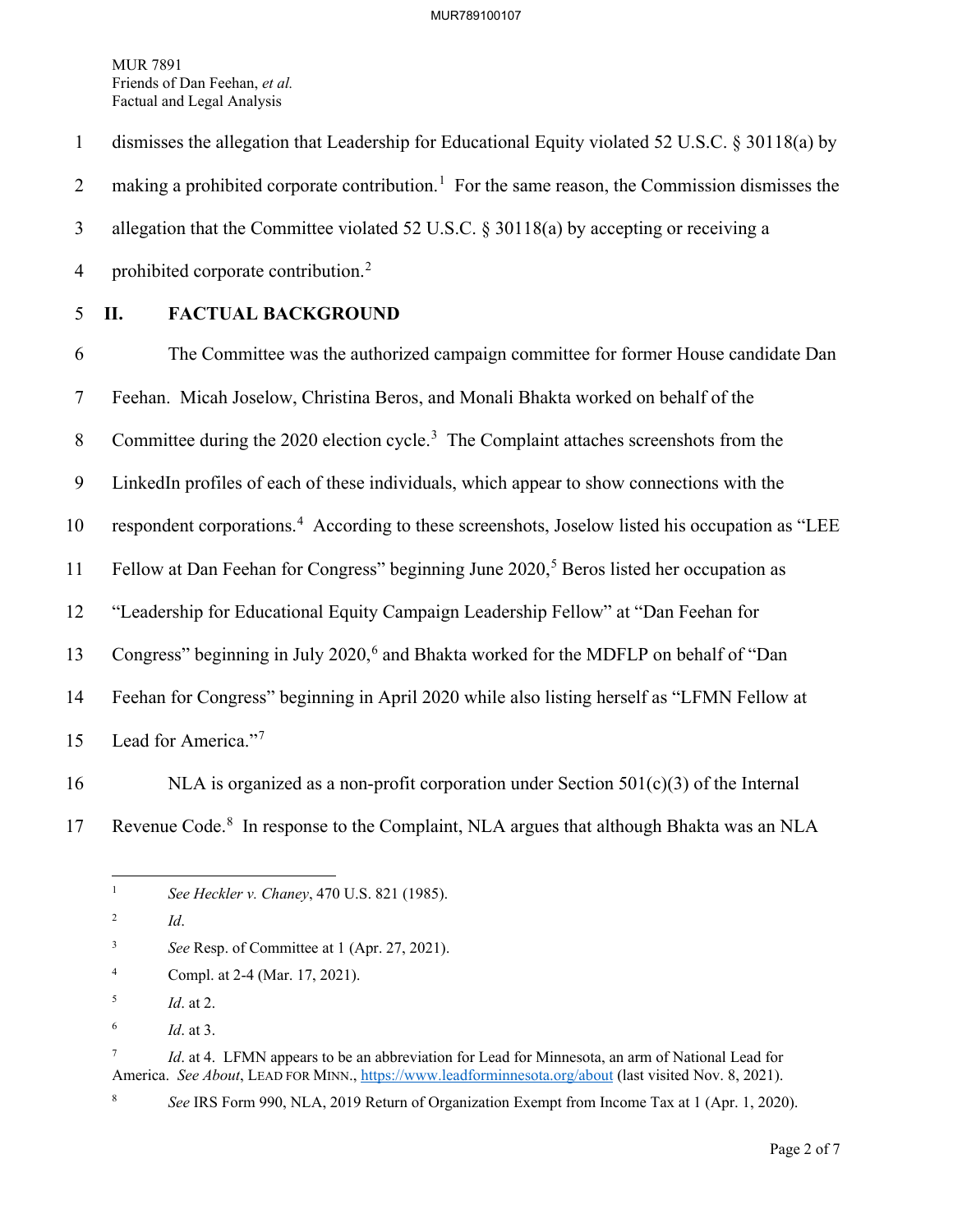| $\mathbf{1}$   | fellow, it did not compensate her for work with the Committee. <sup>9</sup> Instead, NLA asserts that    |
|----------------|----------------------------------------------------------------------------------------------------------|
| $\overline{2}$ | Bhakta was responsible for developing diversity, equity, and inclusion initiatives in parts of           |
| 3              | Minnesota on behalf of Lead for Minnesota. <sup>10</sup> NLA further states that while Bhakta was        |
| $\overline{4}$ | concurrently employed by the MDFLP, the "two positions were unrelated." <sup>11</sup> According to the   |
| 5              | response, MDFLP alone compensated Bhakta for Feehan campaign work, and NLA told her she                  |
| 6              | "could not record any of her time working on the Feehan Campaign as time she was obligated to            |
| $\tau$         | work to meet her fellowship requirements." <sup>12</sup> In support, NLA attaches an affidavit from      |
| 8              | Bhakta explaining her duties on behalf of Lead for Minnesota as well as the circumstances that           |
| 9              | led her to become separately employed by the MDFLP. <sup>13</sup> NLA also attaches an affidavit from    |
| 10             | its Deputy Director and Program Coordinator of Lead for Minnesota explaining Bhakta's work               |
| 11             | for the organization, the prohibition on Bhakta commingling her work for NLA with her work               |
| 12             | for the Committee, and an avowal that no such commingling had been observed. <sup>14</sup> The           |
| 13             | Response from the Committee echoes this explanation. <sup>15</sup> In addition, MDFLP reports filed with |
| 14             | the Commission for the 2020 election cycle show a total of \$11,249 in disbursements to Bhakta           |
| 15             | between July 31 and November 20, 2020. <sup>16</sup>                                                     |

<span id="page-3-0"></span><sup>9</sup> Resp. of NLA at 2 (Apr. 26, 2021).

<span id="page-3-6"></span><sup>15</sup> Resp. of Committee at 1 ("[Bhakta] was hired and paid by the Minnesota Democratic-Farmer-Labor Party. . . . [she] accepted a separate part-time position as a fellow with National Lead for America.").

<span id="page-3-1"></span><sup>10</sup> *Id*.

<span id="page-3-2"></span> $11$  *Id.* 

<span id="page-3-3"></span><sup>12</sup> *Id*.

<span id="page-3-4"></span><sup>&</sup>lt;sup>13</sup> *Id.* at Ex. A. The affidavit further states that "I did not mix my campaign work with my fellowship duties." *Id*.

<span id="page-3-5"></span><sup>14</sup> *Id*. at Ex. B.

<span id="page-3-7"></span><sup>16</sup> *See* MDFLP, Amended 2020 August Monthly Report at 223 (Oct. 8, 2020); MDFLP, 2020 Amended September Monthly Report at 337-38 (Oct. 8, 2020); MDFLP, Amended 2020 October Monthly Report at 822-23 (May 5, 2021); MDFLP, Amended 2020 12-Day Pre-General Report at 515 (May 5, 2021); MDFLP, Amended 2020 30-Day Post-General Report at 1507 (May 5, 2021). It appears these payments were coordinated party expenditures. *See* Resp. of Committee at 1. Although not reported as such, there is no information in the record to suggest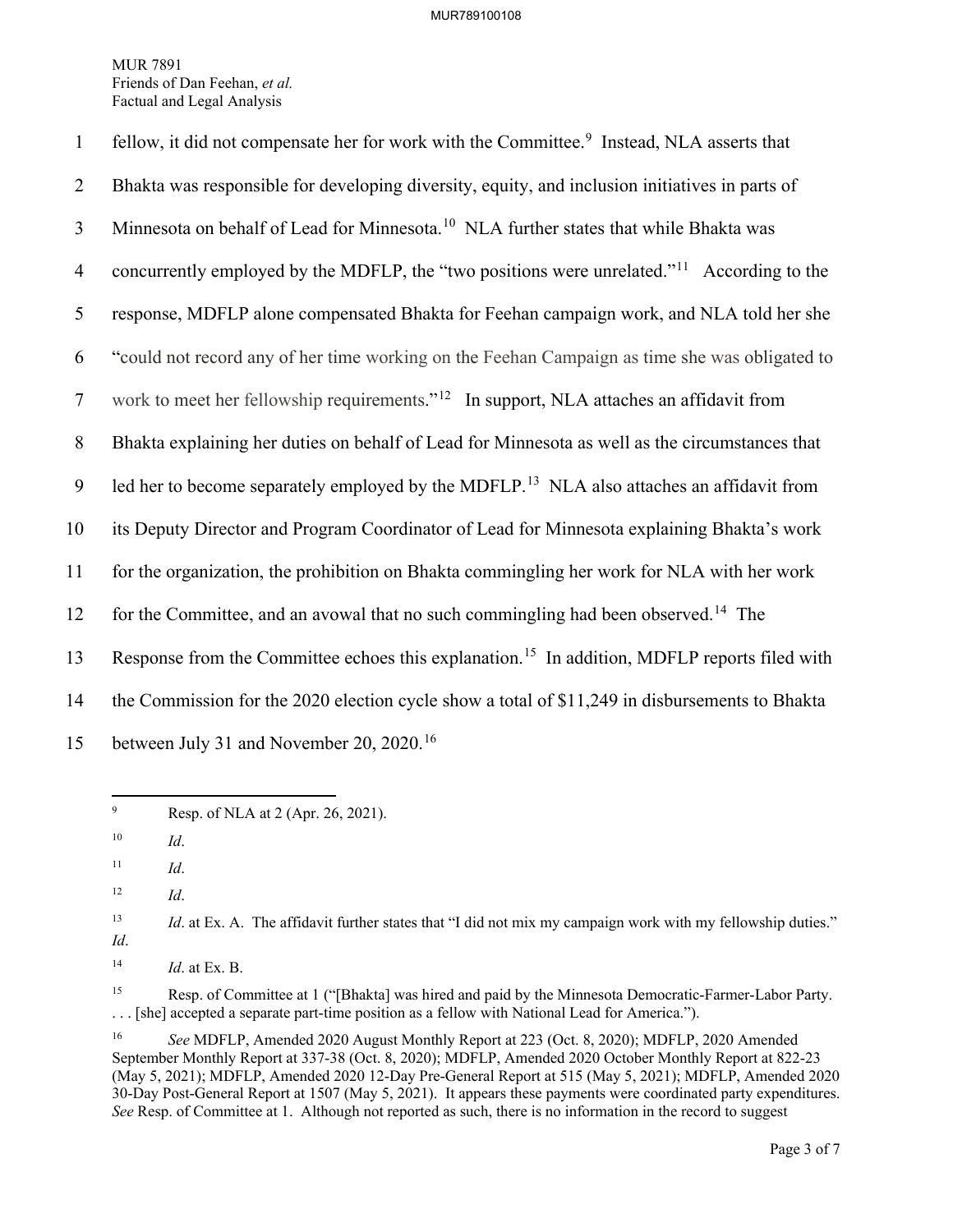| $\mathbf{1}$   | LEE is organized as a non-profit corporation under Section $501(c)(4)$ of the Internal                         |
|----------------|----------------------------------------------------------------------------------------------------------------|
| $\overline{2}$ | Revenue Code. <sup>17</sup> The Commission is in possession of information indicating that LEE retained        |
| 3              | Feehan as an independent contractor in 2017 and then as a temporary employee in 2019. It                       |
| $\overline{4}$ | appears Feehan's compensation from LEE for these two periods totaled \$170,000. In response to                 |
| 5              | the current allegations, LEE argues that it sponsored Joselow and Beros to work on Feehan's                    |
| 6              | campaign for educational rather than electoral purposes. <sup>18</sup> Specifically, LEE writes that its focus |
| $\tau$         | is "developing leadership skills and inspiring and supporting a network of civic leaders to end                |
| 8              | the injustice of educational inequity." <sup>19</sup> In furtherance of that mission, LEE says it created an   |
| 9              | internship program "to allow some of its members the opportunity to gain practical, direct, in-                |
| 10             | the-field experience and learn demonstrable campaign skills while volunteering on a political                  |
| 11             | campaign and completing training and curriculum developed by LEE." <sup>20</sup> According to LEE, this        |
| 12             | program did not come with a salary but included a stipend of \$2,250 "to help offset living                    |
| 13             | expenses and other incidental costs." <sup>21</sup> The Response from the Committee is consistent with that    |
| 14             | of LEE. <sup>22</sup> The Commission found no additional information about the program from publicly           |
| 15             | available sources, and thus it is unclear how many participants the program typically sponsors or              |
| 16             | how many campaigns these participants have worked on.                                                          |

<span id="page-4-3"></span>20 *Id*.

MDFLP exceeded its limit, which was \$51,900, because MDFLP reported no such expenditures during the 2020 election cycle.

<span id="page-4-0"></span><sup>17</sup> *See* Resp. of LEE at 3 (Apr. 22, 2021); IRS Form 990, LEE, 2018 Return of Organization Exempt from Income Tax at 1 (Nov. 11, 2019) (showing organization as corporation).

<span id="page-4-1"></span><sup>18</sup> Resp. of LEE at 3-4

<span id="page-4-2"></span><sup>19</sup> *Id*. at 3.

<span id="page-4-4"></span><sup>&</sup>lt;sup>21</sup> *Id.* at 4.

<span id="page-4-5"></span><sup>&</sup>lt;sup>22</sup> Resp. of Committee at 1 ("Mr. Joselow and Ms. Beros were not paid by LEE, although they received a small cost-of-living stipend from LEE.")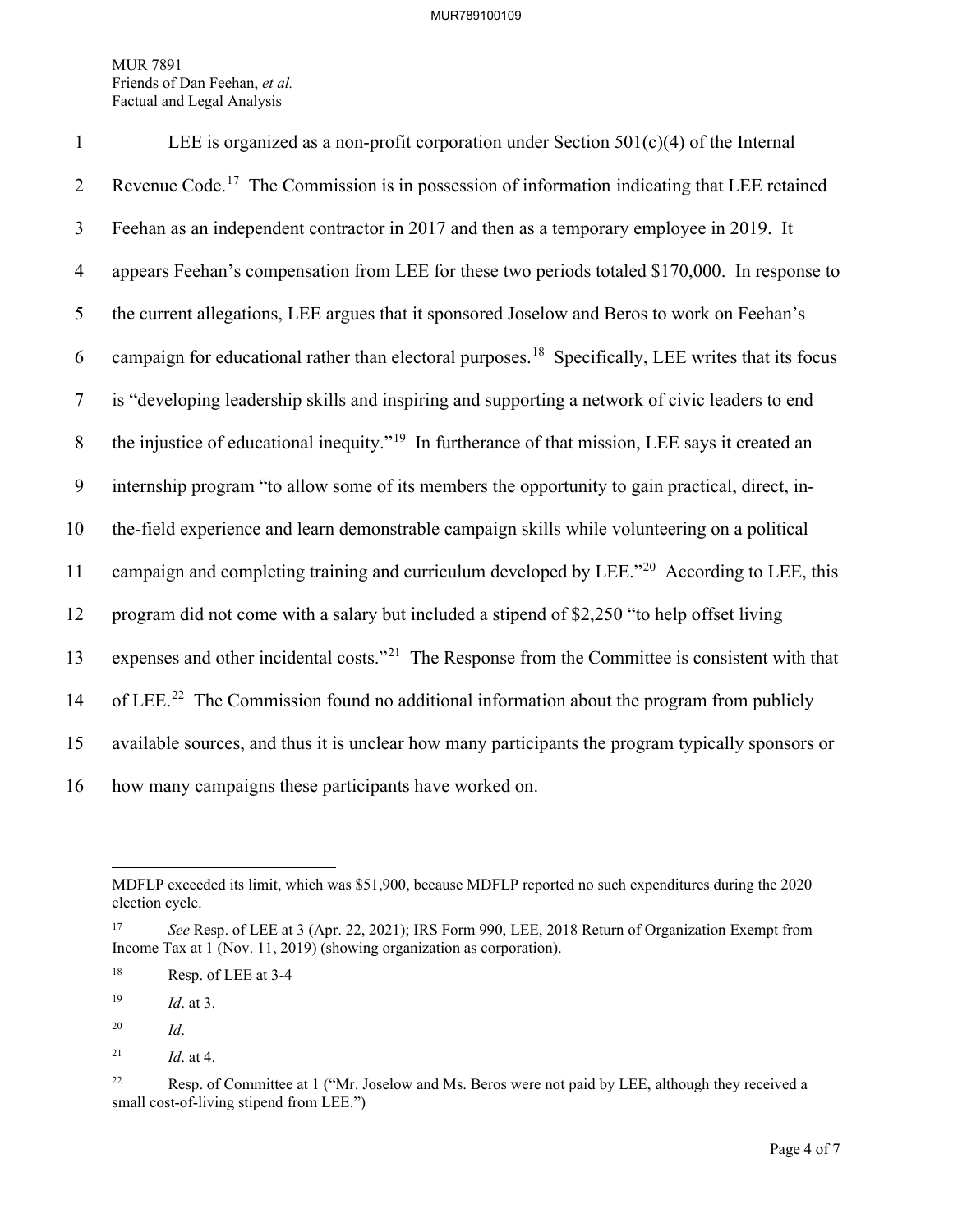#### 1 **III. LEGAL ANALYSIS**

#### 2 **A. Legal Standard**

3 Corporations are prohibited from making contributions to federal candidates or their 4 authorized committees, and candidates and authorized committees are prohibited from 5 knowingly receiving or accepting such contributions.<sup>[23](#page-5-0)</sup> Under Section 30101(8)(A)(ii) of the 6 Act, the term "contribution" includes "the payment by any person of compensation for the 7 personal services of another person which are rendered to a political committee without charge 8 for any purpose." $^{24}$  $^{24}$  $^{24}$ 9 **B. The Commission Finds No Reason to Believe that NLA Made Contributions**  10 **to the Committee**

11 The Responses from both the Committee and NLA provide substantial evidence that 12 Bhakta was paid by the MDFLP rather than NLA for her work with the Committee. NLA 13 submitted two affidavits testifying to her different positions at Lead for Minnesota and the 14 Committee, which is further supported by contemporaneous reports that the Minnesota 15 Democratic-Farmer-Labor Party filed with the Commission. In light of this information, the 16 Commission finds no reason to believe that NLA made a prohibited contribution to the 17 Committee in violation of 52 U.S.C. § 30118(a).

### 18 **C. The Commission Dismisses the Allegation that LEE made Prohibited**  19 **Contributions to the Committee**

# 20 With regard to Joselow and Beros, LEE claims it "did not pay them" but admits that it

21 gave them a "a modest stipend [\$2,250 each for the duration of the fellowship] to cover living

<span id="page-5-0"></span><sup>&</sup>lt;sup>23</sup> 52 U.S.C. § 30118(a); 11 C.F.R. § 114.2(a), (b)(1).

<span id="page-5-1"></span><sup>24 52</sup> U.S.C. § 30101(8)(A)(ii); 11 C.F.R. § 100.54.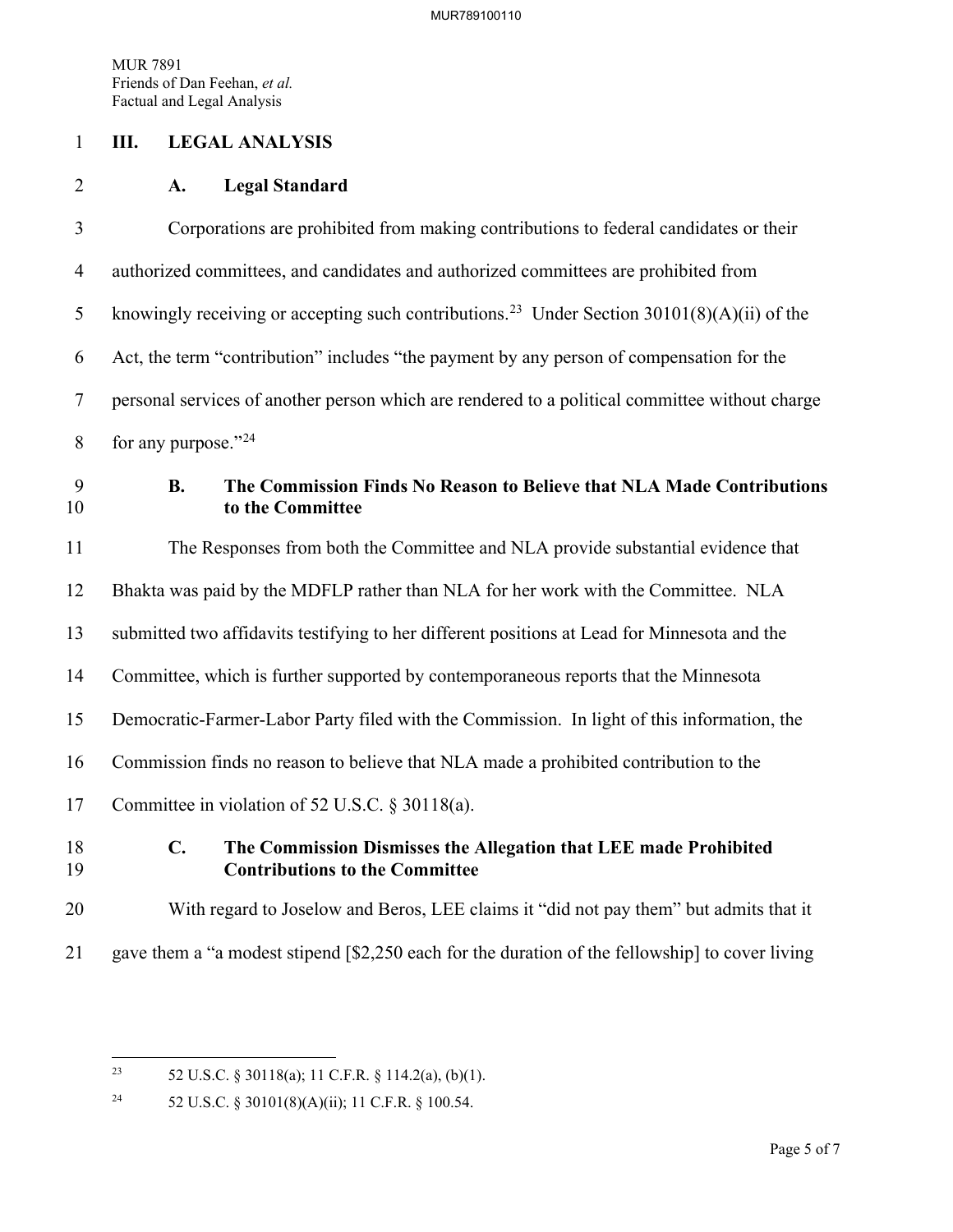| $\mathbf{1}$   | costs while they volunteered." <sup>25</sup> LEE contends that these stipends did not constitute prohibited   |
|----------------|---------------------------------------------------------------------------------------------------------------|
| $\overline{2}$ | in-kind contributions, <sup>26</sup> relying on Advisory Opinion 2015-14 (Hillary for America) ("AO 2015-     |
| 3              | 14"). There, the Commission concluded that a university's payment of a non-specific \$3,000                   |
| 4              | stipend to an undergraduate student volunteering for a candidate's campaign was not a prohibited              |
| 5              | corporate contribution. <sup>27</sup> Specifically, the Commission determined that the "stipends are          |
| 6              | provided to students for <i>bona fide</i> educational objectives, not for the provision of personal           |
| $\overline{7}$ | services to federal campaigns." <sup>28</sup> Thus, even though the university student provided "substantive" |
| $8\phantom{.}$ | work" to the Clinton Committee, including helping with vetting, the stipend was not offered or                |
| 9              | received as compensation for the provision of the personal services. <sup>29</sup> Instead, the Commission    |
| 10             | found that the sole purpose of the stipend was to assist students with an educational experience in           |
| 11             | a wide variety of settings. <sup>30</sup> In addition, the program awarding the stipend was non-partisan and  |
| 12             | not for the purpose of advancing political goals. <sup>31</sup>                                               |
| 13             | The Commission has not had many occasions to consider how far the exemption laid out                          |
| 14             | in AO 2015-14 might reach. In MUR 7035 (Australian Labor Party), the Commission did not                       |

15 extend the exemption to a foreign political party that placed "delegates" in "partisan settings."<sup>[32](#page-6-7)</sup>

16 The Commission explained that there was information in the record that these delegates

<span id="page-6-0"></span> $25$  Resp. of LEE at 3.

<span id="page-6-1"></span><sup>26</sup> *Id.* at 5.

<span id="page-6-2"></span><sup>&</sup>lt;sup>27</sup> AO 2015-14 at 4. The \$3,000 stipend provided by DePauw University reimbursed the student in part for travel and subsistence expenses, which were estimated to total \$4,735. *Id*. The student also received academic credit toward a graduation requirement. *Id.* at 2.

<span id="page-6-3"></span><sup>28</sup> *Id*. at 4.

<span id="page-6-4"></span><sup>29</sup> *Id*. at 3-4.

<span id="page-6-5"></span><sup>30</sup> *Id*.

<span id="page-6-6"></span><sup>31</sup> *Id*. at 4.

<span id="page-6-7"></span><sup>32</sup> Factual & Legal Analysis at 5, MUR 7035 (Australian Labor Party).